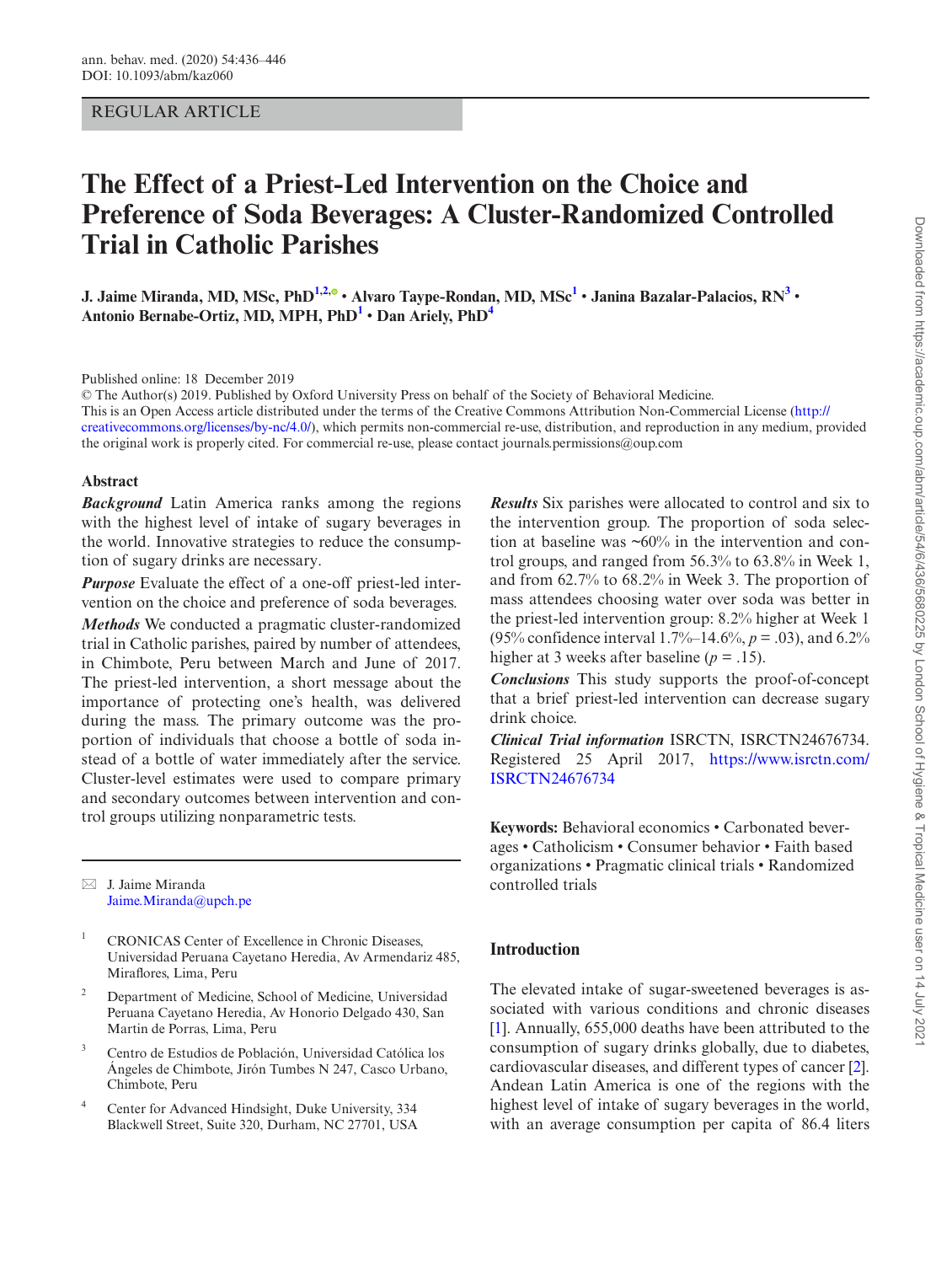per year [[2\]](#page-9-1). In Peru, in 2008–2009, the average intake of sugary beverage per capita was 27.3 liters per year, and was higher in coastal areas of the country (30.6 liters) and urban areas (30 liters) [\[3](#page-9-2)]. Innovative and effective strategies to reduce the consumption of sugary drinks are necessary.

Interventions oriented to decrease the consumption of sugar-sweetened beverages have targeted taxation, community-level interventions, mass media campaigns, and schools [4–8]. While many of these interventions aim to address the issue from a wider societal perspective, faith-based interventions, defined as "[interventions] that are designed specifically for and often by individuals belonging to a certain faith [and] are designed to resonate with the deeply held beliefs and practices of that community," [\[9](#page-9-3)] could have a direct influence on the choices of individuals. Yet, studies examining the ability of faith-based organizations to decrease the consumption of sugar-sweetened beverages have not been conducted.

Some faith-based interventions have been found as a promising intervention for enhancing physical activity [[10\]](#page-9-4) and weight loss  $[11-13]$ , but few of them have been conducted in Latin America [\[14](#page-10-0)]. A combination of faith-based strategies with low-intensity interventions to decrease the consumption of sugar-sweetened beverages would be worth pursuing. Low-intensity interventions, defined as those that consisted of 3 or less hours, could be as effective as longer interventions to improve health literacy [\[15](#page-10-1)]. Also, low-intensity trials, where contact with providers last 30 min or less, oriented to provide behavioral counseling to promote physical activity and a healthful diet could be effective to improve weight loss [[16\]](#page-10-2). Proof-of-concept studies are therefore needed to inform the development of adequate interventions.

Catholicism is one of the key institutional actors in Latin American societies. As such, Catholic churches and associated services have the potential to serve as a vehicle to introduce and engage prevention-related strategies aimed at limiting or reducing the consumption of sugary drinks. The present study, a faith-based intervention, was carried out with the objective of evaluating the immediate and short-term impact of a one-off sermon given by priests on the choice and preference of soda beverages.

# **Materials and Methods**

## **Trial Design**

The CONSORT extension for cluster trials was followed [[17\]](#page-10-3). This was a pragmatic, cluster-randomized trial conducted between March and June of 2017 (data were analyzed in July–August 2017) in Chimbote, a city in the Ancash region of Peru, in which Catholic parishes (clusters) were the randomized units. To minimize differences in the type of service and its attendees, for example, weddings or baptisms or masses during weekdays being different than masses from weekends, the first Sunday's morning service was chosen for all the assessments in this experiment. A total of four assessments were conducted in this study: formative, baseline, Week 1 after baseline, and Week 3 after baseline assessments. The priest's message intervention was delivered 1 week after the baseline assessment; thus, its immediate effect was evaluated in the same day. Lasting short-term effects of the experiment, without the priest's intervention, were evaluated 3 weeks after the baseline.

#### **Participants**

There are 18 Catholic parishes in the city, all belonging to the Diocese of Chimbote. Of these, one offered mass services on Sunday evenings only, and another had, on average, ≤10 attendees at the first Sunday morning service, and four rejected to participate in the study. Therefore, the study included 12 parishes (clusters). The population comprised all attendees aged ≥18 years present at the first morning service on Sundays in the 12 parishes included in the study.

#### **Setting**

Chimbote is a coastal city with a population of approximately 215,000 inhabitants [\[18](#page-10-4)]. According to the 2007 Peruvian census, 6% of the population is considered rural, 8% is illiterate, 66% have no health insurance, and 75% of the population ≥12 years old is self-described as Catholics [[19\]](#page-10-5). A map of the location of these parishes is provided in [Supplementary Figure S1](http://academic.oup.com/abm/article-lookup/doi/10.1093/abm/kaz060#supplementary-data).

#### **Formative Assessment**

In the 12 parishes, a formative assessment was carried through a self-applied survey handled to all the mass' attendees at the end of the first Sunday morning service. This formative assessment was conducted 7 weeks before the study's baseline assessment, to characterize the profile of mass' attendees according to sex, age, education, self-reported consumption of soda in the last week, and various religious practices. It was decided that such characterization would occur before the intervention to avoid introducing suspicion and biases during the experiment [[20](#page-10-6)]. The results of this formative assessment were also used to inform the amount of bottles and personnel needed at the baseline and intervention masses.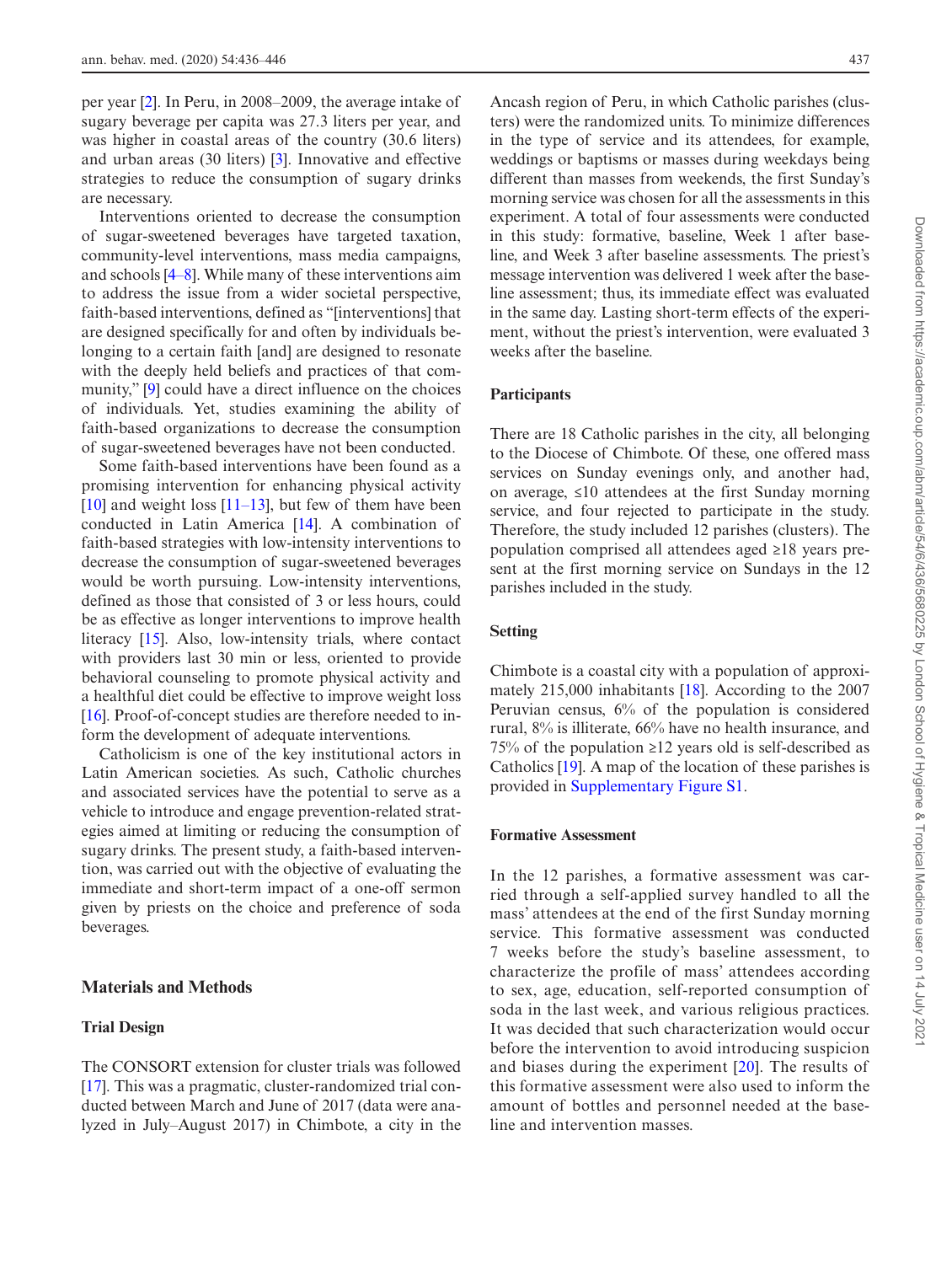## **Randomization**

Restricted randomization [[21](#page-10-7)] was used to allocate parishes to the intervention or control group. Acknowledging the differences in clusters, and using the information from the baseline assessment, a code in Python programming language (Stichting Mathematisch Centrum, Amsterdam, The Netherlands) was built to create all possible combination of pair of parishes based on two criteria: the number of attendees, and the proportion of individuals choosing a bottle of soda over water in the baseline assessment. It was expected that each pair of parishes would have a similar number of attendees (difference in cluster size ±75 individuals) and a similar proportion of individuals choosing a bottle of soda instead of a bottle of water after the baseline mass  $(\pm 10\%$  of difference). From all possible combinations without restriction ( $n = 10,395$ ), and using our criteria, we obtained 87 possible combinations of pair of churches and one combination were randomly selected. Then, within each pair, churches were randomly assigned to intervention or control group. Investigators who generated the random allocation were not part of the experiment's enrollment or fieldwork activities.

## **Intervention**

The intervention was targeted at the cluster level and is described using TIDieR guidance [[22\]](#page-10-8).

#### *What?*

The intervention consisted in the delivery of a short message regarding the importance of protecting one's health. The following message, as per protocol, was delivered in Spanish by the priest, right after the sermon: "*Dear parishioners, before completing the homily, I would like to share a couple of thoughts with you. Family plays an important role in the Catholic community; the family must strive to achieve the health and well-being of all of its members. An ill society is the result of an ill family. Therefore, it is time to protect the family's health by starting to take action from today. What kind of food are we choosing? What is our family eating? The excessive consumption of sugary drinks, such as sodas and high-sugar juices, undermine our physical health. These beverages contain more sugar than what the body needs to be healthy. In my role as a priest, I want to invite you to change and improve the selection of our food. We can choose what is good for us. Let's choose health, let's choose water or sugar-free drinks*." The text of the intervention's message was built with the input of health communicators, psychologists, and anthropologists, and before the commencement of the experiment it was revised and approved by three priests and five attendees of parishes not taking part in the study.

## *Who?*

Priests from each parish delivered the intervention, hence there was no selection of priest based on expertise or background. During the week after the baseline assessment, one of the researchers visited each priest of the parishes allocated to the intervention group, explained the intervention message and gave them a printed paper with the text of the message. The priests were indicated to read the message right after the mass' sermon, which corresponds approximately to the middle of the mass. In addition, a group of trained personnel visited these priests an hour before the service, to remind them to give the message and to check if the priest had the text of the message.

## *How and where?*

The priests read the printed message to the entire mass' audience at the end of the sermon. No additional infrastructure or features were considered for the intervention.

#### *When and how much?*

The intervention was provided only once, at Week 1 from baseline, within the mass' service.

## *Tailoring*

Priests were asked to read the message without adding or subtracting any information, so there was no tailoring in this intervention.

## *Modifications*

The baseline evaluation and subsequent assessments occurred simultaneously only in 11 of the 12 parishes. The disruption was due to an occasional celebration, scheduled at the same date of the beginning of the study in one of the participating churches. It was decided, for this specific church, to start the baseline and other procedures 2 weeks after the rest of parishes. This modification did not alter the prespecified analysis strategy. However, in addition, a sensitivity analysis excluding the delayed parish and its respective pair was conducted.

# *How well*

To evaluate fidelity [[23,](#page-10-9) [24\]](#page-10-10), the sermon and the distribution of drinks after the mass were video-recorded in all 12 parishes. These records were analyzed by the study investigators to ensure the intervention's message did not vary markedly between parishes.

## **Other Procedures**

All the assessments were performed immediately after the mass service, where people attending the mass were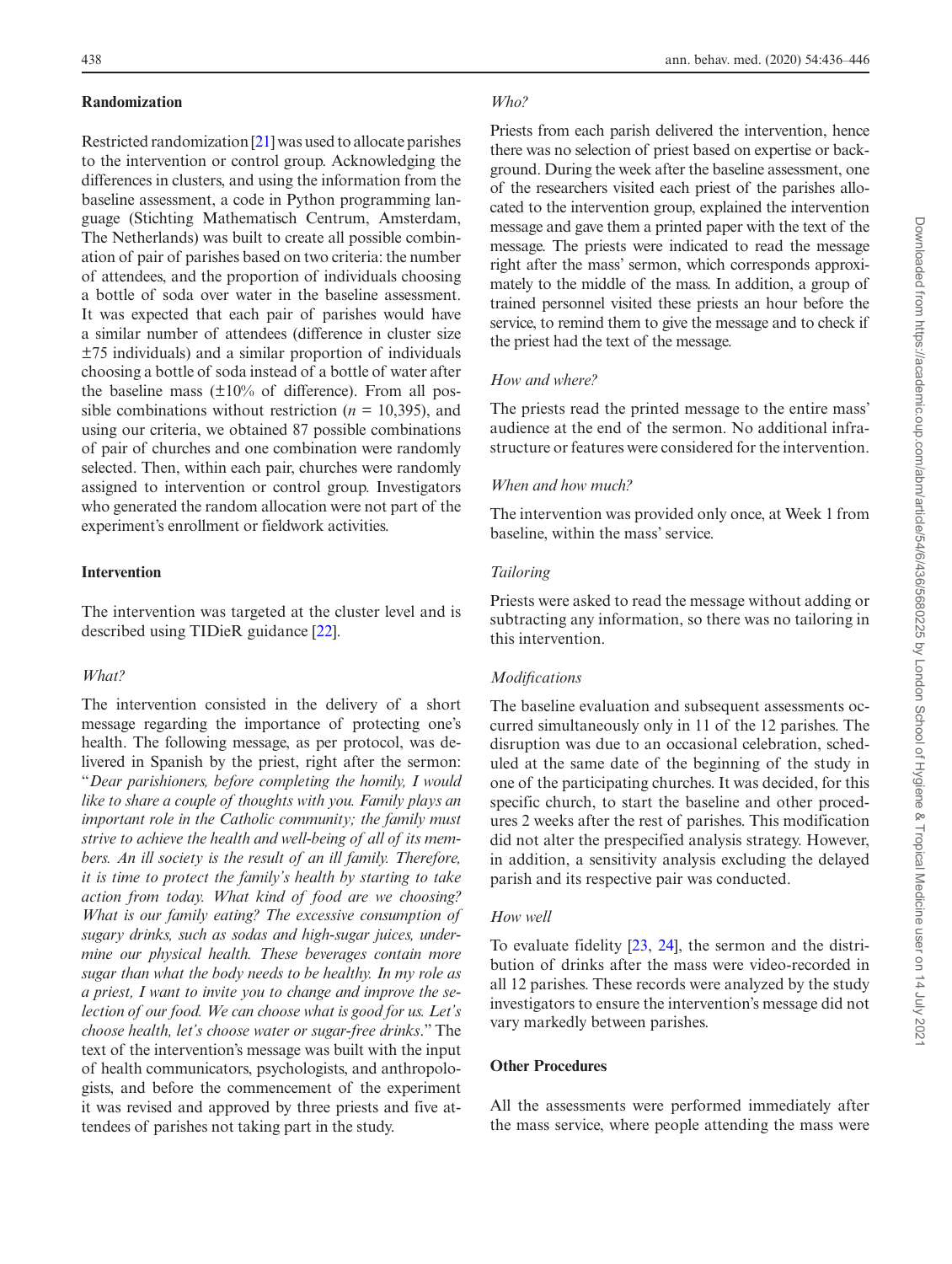provided with a choice of one bottle of 500 mL of soda or a bottle of 500 mL of water at no cost, a procedure that does not usually happen in regular mass services. Bottles were provided at the entrance door, outside of the church, by trained fieldworkers unaware of the experiment.

In addition, immediately after postintervention at Week 1, fieldworkers requested, on a voluntary basis, the name and telephone number of those individuals who chose a bottle. This information was used to contact individual participants, at Week 3 post baseline, to ask about their consumption of soda.

#### **Sample Size**

Data collected during the formative research about the number of mass attendants and self-reported soda consumption during the last week were used for initial sample size calculations. At baseline, number of mass attendants as well as the objective choice of bottles of soda over water were also recorded, and these were used to confirm sample size calculations. Overall, in the 12 participating parishes at baseline, the average number of attendees was 128 (range 39–208) and, on average, 60% of participants chose soda (range: 49%–69%) while the rest chose water. With these data, a coefficient of variation of .07 was calculated using the formula proposed for experimental clusterrandomized studies [[25\]](#page-10-11).

The minimum number of clusters per group was calculated using the formula for cluster-randomized experimental studies [[25](#page-10-11)]. Assuming a prevalence of choice of sweetened beverages of 60% in the control group and an immediate reduction postintervention to 40% in the intervention group, a minimum of 39 mass attendees per parish and a significant level of 5%, a minimum number of 5 clusters per study arm was required to reach a power of 90%. Based on this, it was decided to maintain all the 12 parishes in the study.

#### **Outcomes**

The primary outcome was the proportion of individuals that choose a bottle of soda instead of a bottle of water immediately after the first service in the intervention compared to the control group. Fieldworkers recorded the selection of soda or water drinks on a form.

The secondary outcomes were the same proportion as in the primary outcome but 2 weeks after the first service, and the self-report of having bought one or more bottles of soda at least once during the previous week for personal and/or household consumption in the intervention compared to the control group.

## **Analytical Methods**

A double data entry process was performed in Microsoft Excel, and discrepancies were solved by reviewing the original documents where data were collected. Stata 14 for Windows (Stata Corp, College Station, TX) was used for analysis. Initially, continuous variables were summarized by means and standard deviations, and categorical variables by proportions.

Cluster-level estimates were used to compare primary and secondary outcomes between intervention and control groups utilizing a nonparametric test, that is, Wilcoxon rank-sum test, due to the number of clusters (six per arm)  $[21]$  $[21]$ . As one of the parishes was delayed in the initiation of fieldwork activities, a sensitivity analysis was conducted by excluding it and its pair, thus only including five church dyads.

For the sensitivity analysis, to assess the consistency of our results obtained with the nonparametric test, linear mixed models with random intercept (parish), restricted maximum likelihood and unstructured correlation matrix was used in accordance with a prespecified model:

Outcome<sub>ijk</sub> = 
$$
\beta_0 + \beta_1 * \text{Interior} + \beta_2 * T_1 + \beta_3 * T_2 + \beta_4 * \text{
$$

\nIntervention  $*T_1 + \beta_5 * \text{Interior} + T_2 + v_{jk} + e_{ijk}$ 

where the outcome was choosing soda in the person "*i*" at parish "*j*" and time " $k$ ,"  $\beta_0$  is the intercept, that is, the proportion of individuals choosing soda in the control groups at baseline;  $\beta_1$  is the difference in the proportion of soda selection between intervention and control group at baseline;  $\beta_2$  is the difference in the proportion of soda selection between Week 1 and baseline in the control group;  $\beta_3$  is the difference in the proportion of soda selection between Week 3 and baseline in the control group;  $\beta_4$  is the difference in the proportion of soda selection between the Week 1 and baseline in the intervention group and between Week 1 and baseline in the control group;  $\beta_5$  is the difference in the proportion of soda selection between the Week 3 and baseline in the intervention group and between Week 3 and baseline in the control group;  $v_{ik}$  is the random effect defined by the cluster; and *e* is an indicator of the error of the model. Also, we estimated that  $\beta_2 + \beta_4$  is the difference in the proportion of soda selection between Week 1 and baseline in the intervention group;  $\beta_3 + \beta_5$  is the difference in the proportion of soda selection between Week 3 and baseline in the intervention group;  $\beta_1 + \beta_4$  is the difference in the proportion of soda selection between intervention and control group at Week 1; and  $\beta_1 + \beta_5$  is the difference in the proportion of soda selection between intervention and control group at Week 3.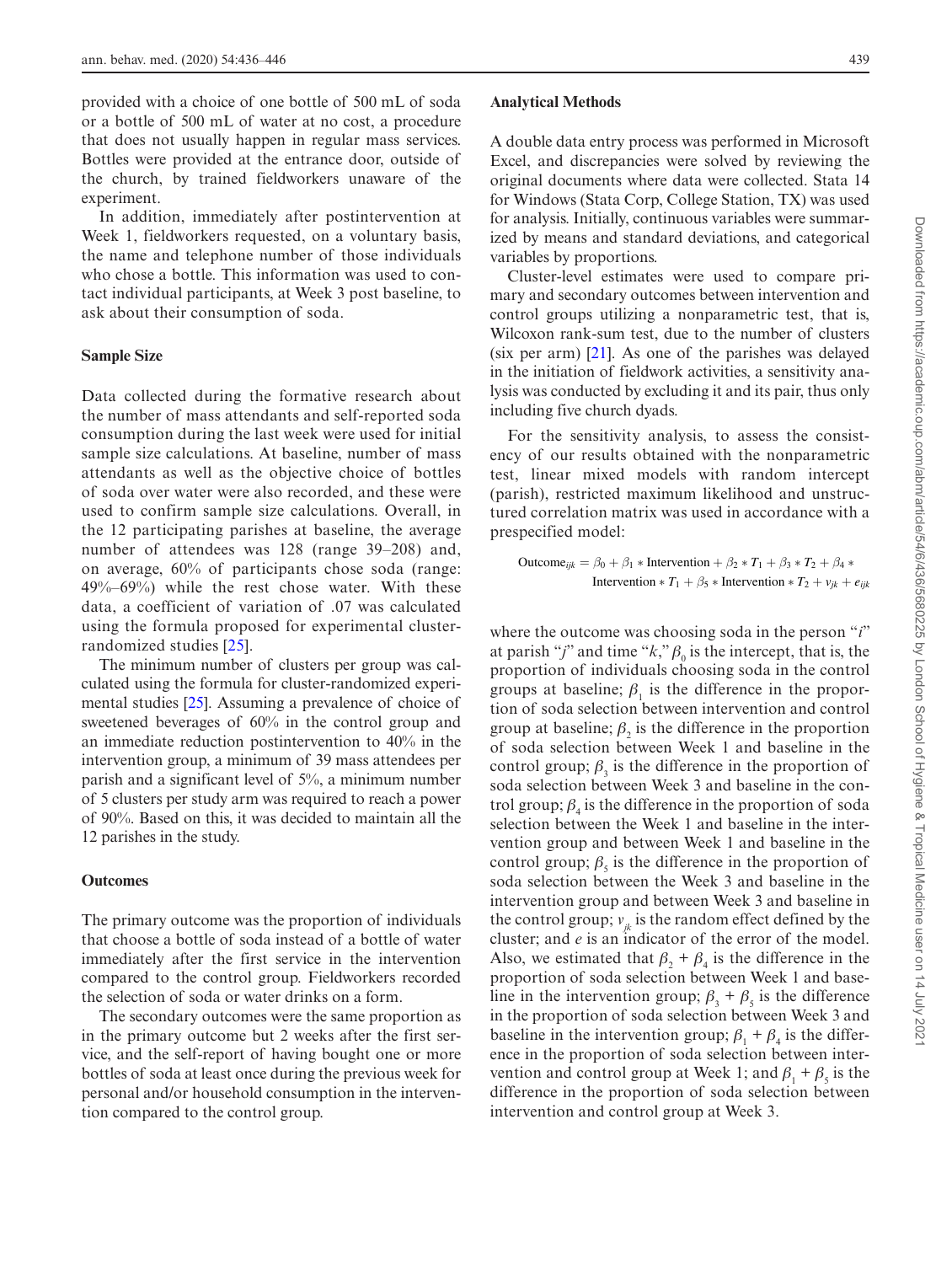## **Ethical Aspects**

The protocol of the present study was approved by the institutional review board of the Universidad Católica los Ángeles de Chimbote. Church priests signed an informed consent to participate in the study. Due to the nature of this study, a behavioral change experiment, it has been posed that "knowledge of the intervention, or of the existence of a trial could affect the outcome behaviour." [[20](#page-10-6)] For this reason, a deception approach was used. Deception is a methodological alternative for low-risk studies that involves concealing the study objectives from participants during the experiment, and communicating them promptly upon completion of the study [\[26\]](#page-10-12). For this study, participants did not hear beforehand about the purpose of the study, and 4–5 weeks after completion of the last assessment, a debriefing session was conducted in each of the parishes. Fieldworkers were trained not to reveal the objective of the study. For the debriefing sessions, staff related to the study attended a similar Sunday morning service to reveal the purpose of the study to the audience and explain why this information was not provided earlier. In this manner, the debriefing session was made to the participating Catholic community in general.

# **Results**

#### **Characteristics of Participants**

Twelve parishes accepted to participate and were included in this study, six parishes were allocated to control and six to the intervention group  $(Fig, 1)$ . The number of those attendees who did not choose a drink. because they left the church or for other reasons, is shown in [Supplementary Table S1.](http://academic.oup.com/abm/article-lookup/doi/10.1093/abm/kaz060#supplementary-data) Results from the formative assessment, conducted 7 weeks before the baseline assessment, shows sociodemographic and religious commitment proxies between control and intervention groups. The profile of mass service attendants was predominantly female, 57 years old on average, and one third had higher education. The majority (90%) of mass attendees considers religion important in their lives, 75%–81% attend mass services at least weekly, and  $\sim$ 70% attended the same mass service a week earlier ([Table 1](#page-5-0)).

# **Choice of Drinks After the Mass Services**

The proportion of soda selection at the baseline evaluation was ~60% and the overall difference in the proportion of soda selection between parishes assigned



<span id="page-4-0"></span>**Fig. 1.** Flowchart of parishes and participants in each step of the study. In the bottom cells are shown the total number of mass attendees who chose a bottle of drink (soda or water) in the different moments of the experiment. The number of nonparticipants, that is, attendees who did not choose a bottle of drink, are shown in [Supplementary Table S1](http://academic.oup.com/abm/article-lookup/doi/10.1093/abm/kaz060#supplementary-data).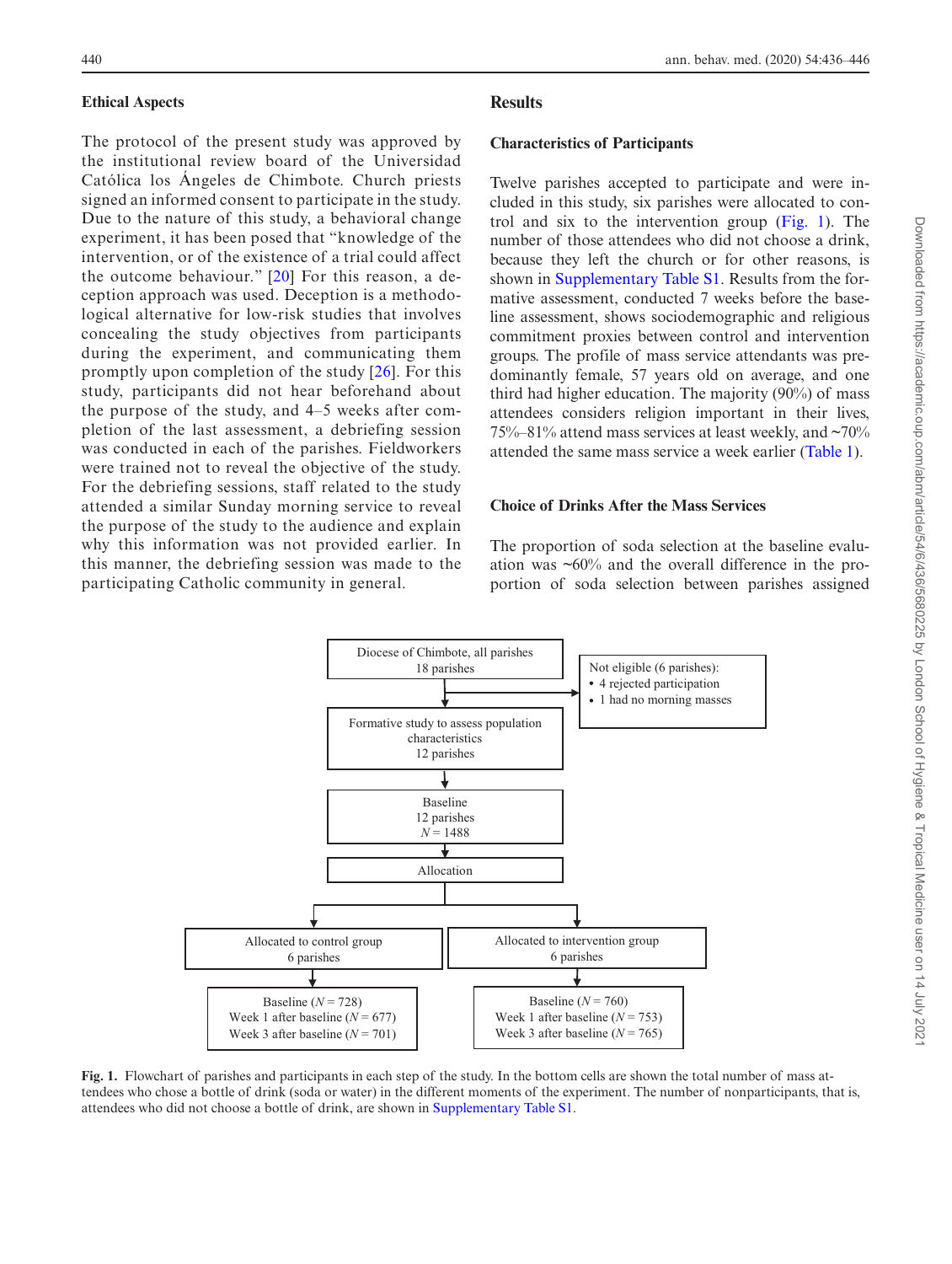<span id="page-5-0"></span>**Table 1** Characteristics of mass attendees in control and intervention groups during the formative assessment

| Formative assessment                            | Control group<br>$(n = 728)$ | Intervention group<br>$(n = 760)$ |  |
|-------------------------------------------------|------------------------------|-----------------------------------|--|
|                                                 | $\frac{0}{0}$                | $\frac{0}{0}$                     |  |
| Females                                         | 69.3%                        | $71.1\%$                          |  |
| Average age (years), mean $(SD)$                | 56.3(5.2)                    | 57.5(2.7)                         |  |
| Higher education $(\geq 12 \text{ years})$      | 38.7%                        | $36.8\%$                          |  |
| Consider religion very important in their lives | 89.5%                        | 89.8%                             |  |
| Self-report of daily pray                       | $63.0\%$                     | 70.8%                             |  |
| Attend church masses at least weekly            | 81.1%                        | 74.7%                             |  |
| Attended to mass in the same parish last Sunday | $70.6\%$                     | $67.2\%$                          |  |

<span id="page-5-1"></span>Table 2 Balance in soda selection among parish's dyads<sup>a</sup> in the intervention and control group at baseline

| Control group       |              |                | Intervention group |              |                |          |
|---------------------|--------------|----------------|--------------------|--------------|----------------|----------|
| Parish ID           | Participants | Soda selection | Parish ID          | Participants | Soda selection |          |
| Parish 1            | 76           | 51.3%          | Parish 9           | 123          | $56.1\%$       | 4.8%     |
| Parish 3            | 39           | 66.7%          | Parish 2           | 56           | $66.1\%$       | $-0.6%$  |
| Parish 4            | 132          | 49.2%          | Parish 11          | 137          | 58.4%          | $9.2\%$  |
| Parish $12^{\circ}$ | 165          | 68.5%          | Parish 5           | 116          | 51.7%          | $-16.8%$ |
| Parish 8            | 208          | 61.1%          | Parish 6           | 192          | $60.9\%$       | $-0.1\%$ |
| Parish 10           | 108          | 59.3%          | Parish 7           | 136          | 66.9%          | 7.7%     |
| Overall             | 728          | 59.6%          | Overall            | 760          | 59.7%          | $0.1\%$  |

a Each row contains a pair of parishes after restricted randomization.

b Difference in proportion of soda selection (intervention − control) at baseline.

c All parishes, except parish ID12, initiated and continued in the study with assessments conducted on the same date. Parish ID 12 started the study 2 weeks later.

to intervention versus control was 0.1%, ranging from −16.8% to 9.2% [\(Table 2\)](#page-5-1). The intracluster correlation coefficient of the outcome variable was .023.

The proportion of soda selection among participants in the intervention and control groups ranged from 56.3% to 63.8% in Week 1, and from 62.7% to 68.2% in Week 3 [\(Table 3](#page-6-0)). In terms of the immediate effects of the sermon, and accounting for baseline values, the proportion of mass attendees choosing soda was, on average, 8.2% lower in the intervention group compared to the control group  $(p = .03)$ . As we evaluated 1,488 participants, 8.2% would represent 122 fewer participants that chose soda. In terms of delayed effects, at 3 weeks after baseline, the difference between intervention and control group was  $6.2\%$  ( $p = .15$ ). Corresponding figures, calculated in the sensitivity analyses with 10 parishes only, showed evidence of a difference of 10.6% (*p* = .01) and 8.7% (*p* = .05) lower in the intervention groups at Week 1 and Week 3, respectively ([Table 3](#page-6-0)).

## **Patterns of Soda Consumption**

There was no evidence of differences in the selfreported outcomes related to soda purchase for personal consumption or for familiar consumption. During the last week, and compared to any given week in the prior month, participants in the intervention and control group reported smaller volumes of soda purchases for personal consumption (−0.7 liters) and for household consumption (−2.6 and −2.2 liters), but there was no evidence of a difference between intervention and control groups [\(Table 3](#page-6-0)).

# **Fidelity**

The message, the actual intervention, was given by all priests with minimal changes, such as word substitutions, that did not alter its meaning. The fidelity of the intervention was high, and no major deviations from protocol during the delivery of the intervention were noted. Additional details are provided in [Supplementary](http://academic.oup.com/abm/article-lookup/doi/10.1093/abm/kaz060#supplementary-data) [Table S2.](http://academic.oup.com/abm/article-lookup/doi/10.1093/abm/kaz060#supplementary-data)

#### **Sensitivity Analyses**

A sensitivity analysis exploring mass attendants rather than churches as the unit of analysis also confirmed our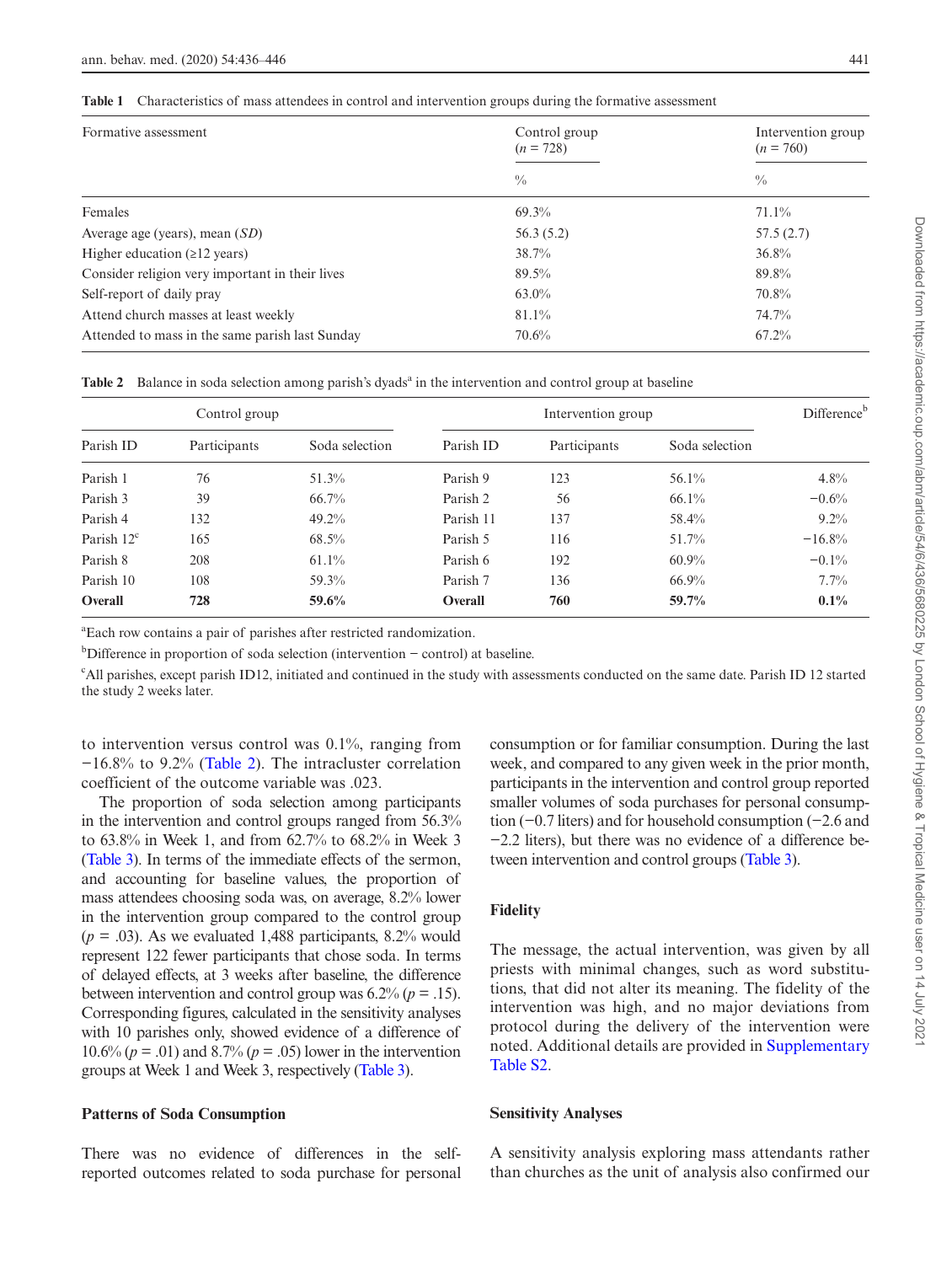| Outcomes                                                                                                                                                                                                                                                          |                         | All 12 parishes              |                                                     |                  |                         | time (sensitive analysis) <sup>a</sup> | 10 parishes in which the experiment started at the same |                     |
|-------------------------------------------------------------------------------------------------------------------------------------------------------------------------------------------------------------------------------------------------------------------|-------------------------|------------------------------|-----------------------------------------------------|------------------|-------------------------|----------------------------------------|---------------------------------------------------------|---------------------|
|                                                                                                                                                                                                                                                                   | (6 parishes)<br>Control | Intervention<br>(6 parishes) | minus control)<br><i>intervention</i><br>Difference | $\sigma^{\rm d}$ | (5 parishes)<br>Control | Intervention<br>(5 parishes)           | minus control)<br>intervention<br>Difference            | $\sigma^{\rm d}$    |
|                                                                                                                                                                                                                                                                   | $\frac{6}{6}$           | $\frac{5}{6}$                | $\frac{5}{6}$                                       |                  | $\frac{5}{6}$           | $\frac{5}{6}$                          | $\frac{6}{6}$                                           |                     |
| Main outcomes                                                                                                                                                                                                                                                     |                         |                              |                                                     |                  |                         |                                        |                                                         |                     |
| Difference in proportion of soda selection<br>(Week $1 - \text{baseline}$ ) <sup>c</sup>                                                                                                                                                                          | 4.5%                    | $-3.7%$                      | $-8.2%$                                             | $\ddot{0}$       | 5.2%                    | $-5.4\%$                               | $-10.6%$                                                | ຣຸ                  |
| Proportion of soda selection at Week 1 after<br>baseline                                                                                                                                                                                                          | 63.8%                   | 56.3%                        | $-7.5%$                                             | .26              | $62.7\%$                | 56.3%                                  | $-6.4%$                                                 | 46                  |
| Secondary outcomes                                                                                                                                                                                                                                                |                         |                              |                                                     |                  |                         |                                        |                                                         |                     |
| Difference in proportion of soda selection<br>(Week $3 -$ baseline) $^{\circ}$                                                                                                                                                                                    | 8.9%                    | 2.7%                         | $-6.2%$                                             | $\ddot{5}$       | $10.8\%$                | $2.1\%$                                | $-8.7%$                                                 | $\ddot{\mathrm{S}}$ |
| Proportion of soda selection at Week 3 after<br>baseline                                                                                                                                                                                                          | 68.2%                   | 62.7%                        | $-5.6%$                                             | 26               | 68.4%                   | 63.8%                                  | $-4.6%$                                                 | $\overline{46}$     |
| Self-reported outcomes                                                                                                                                                                                                                                            |                         |                              |                                                     |                  |                         |                                        |                                                         |                     |
| Difference in soda purchase for personal con-<br>sumption (in liters) <sup>d</sup>                                                                                                                                                                                | $-0.7$                  | $-0.7$                       | $\overline{0}$ :                                    | 75.              | $-0.8$                  | $-0.8$                                 | 0.0                                                     | 92                  |
| Difference in soda purchase for familiar con-<br>sumption (in liters) <sup>d</sup>                                                                                                                                                                                | $-2.6$                  | $-2.2$                       | 0.5                                                 | 63               | $-2.8$                  | $-2.5$                                 | $0.\overline{3}$                                        | 92                  |
| "Sensitivity analysis including only those dyads that participated in the experiment simultaneously.<br>Wilcoxon rank-sum test. Bold estimates are significant ( $p < .05$ ).                                                                                     |                         |                              |                                                     |                  |                         |                                        |                                                         |                     |
| "Differences correspond to difference-in-difference approaches, that is, [observation at week x minus baseline in the intervention group] minus [observation at week x minus baseline<br>in the control group].                                                   |                         |                              |                                                     |                  |                         |                                        |                                                         |                     |
| <sup>4</sup> Purchasing behaviors were asked immediately after the Week 3 mass service and represent the difference between the self-reported median values (in liters) of soda purchased during<br>the last week compared to a usual week in the previous month. |                         |                              |                                                     |                  |                         |                                        |                                                         |                     |

<span id="page-6-0"></span>Table 3 Outcomes comparison between control and intervention groups **Table 3** Outcomes comparison between control and intervention groups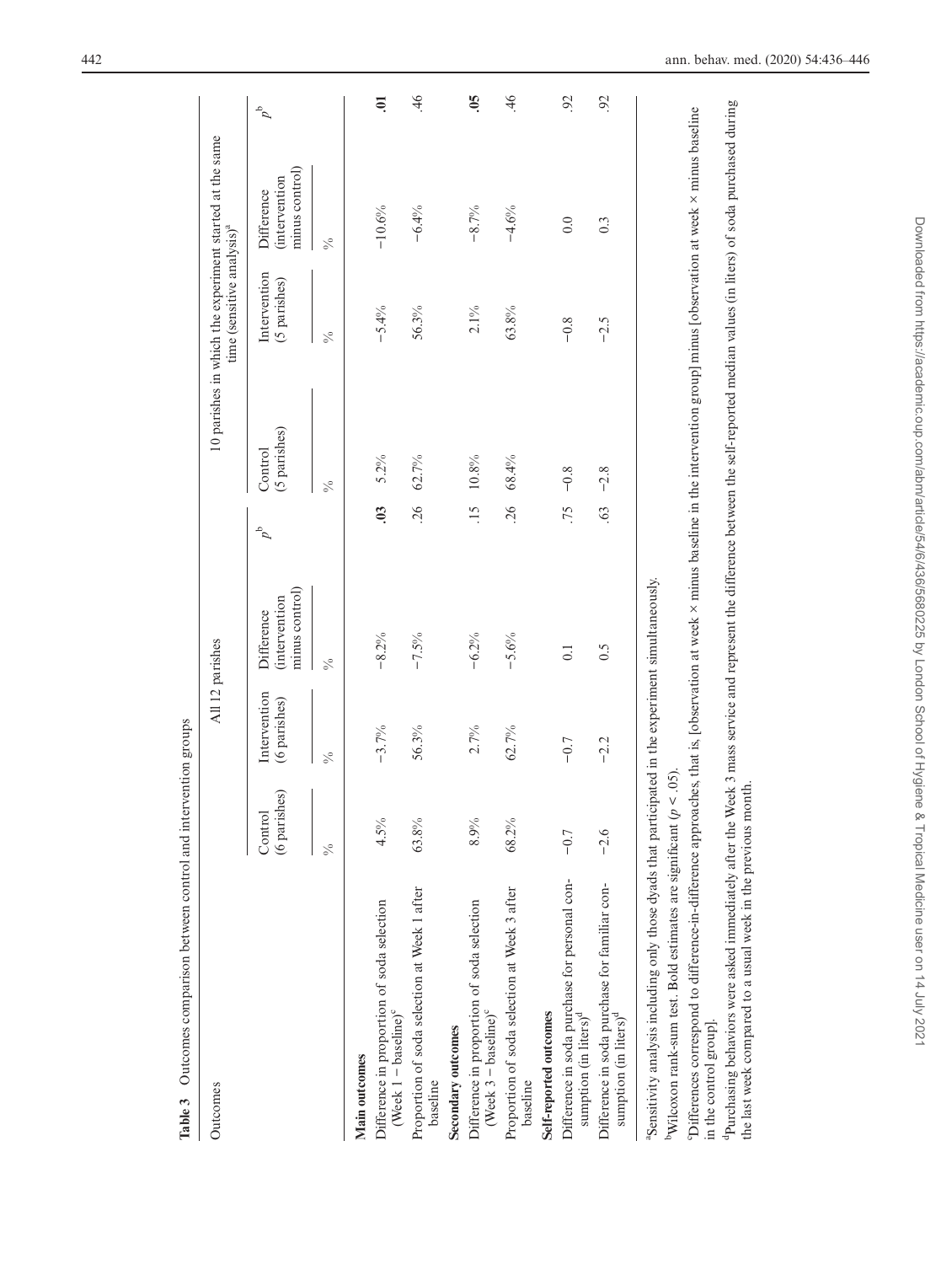<span id="page-7-0"></span>

| <b>Table 4</b> Proportion of soda selection: linear mixed model effects |
|-------------------------------------------------------------------------|
|-------------------------------------------------------------------------|

| Difference in the proportion of soda selection                                                               | Unit of analysis: parishes |                             | Unit of analysis:<br>mass attendants |                       |
|--------------------------------------------------------------------------------------------------------------|----------------------------|-----------------------------|--------------------------------------|-----------------------|
|                                                                                                              | Unadjusted                 | Adjusted <sup>a</sup>       | Unadjusted                           | Adjusted <sup>a</sup> |
| Proportion of soda selection in the control<br>group at baseline                                             | 59.3 (53.4; 65.2)          | 87.4 (28.5; 146.3)          | 58.7 (52.8; 64.6)                    | 77.8 (37.4; 118.2)    |
| Between intervention and control group, at<br>baseline                                                       | $0.7(-7.7; 9.0)$           | $1.2(-5.5; 7.9)$            | $1.0(-7.3; 9.3)$                     | $-3.7(-13.6; 6.1)$    |
| Between Week 1 and baseline, in the control<br>group                                                         | $4.5(-0.1; 9.0)$           | $4.5(-0.1; 9.0)$            | 5.2(0.1; 10.2)                       | 5.2(0.1; 10.2)        |
| Between Week 3 and baseline, in the control<br>group                                                         | 8.9(4.3; 13.5)             | 8.9(4.3; 13.5)              | 10.1(5.1; 15.1)                      | 10.2(5.2; 15.2)       |
| Between Week 1 and baseline, in the interven-<br>tion group                                                  | $-3.7(-8.3; 0.8)$          | $-3.7(-8.3; 0.8)$           | $-3.7(-8.5; 1.2)$                    | $-3.7(-8.5; 1.2)$     |
| Between Week 3 and baseline, in the interven-<br>tion group                                                  | $2.7(-1.9; 7.2)$           | $2.7(-1.9; 7.2)$            | $3.3(-1.6; 8.1)$                     | $3.2(-1.6; 8.1)$      |
| Between intervention and control group, at<br>Week 1                                                         | $-7.5(-15.9; 0.8)$         | $-7.0$ ( $-13.7$ ; $-0.2$ ) | $-7.8(-16.2; 0.6)$                   | $-12.6(-22.5;-2.7)$   |
| Between intervention and control group, at<br>Week 3                                                         | $-5.6(-13.9; 2.8)$         | $-5.0$ ( $-11.7$ ; 1.7)     | $-5.9(-14.2; 2.5)$                   | $-10.7(-20.6;-0.8)$   |
| (Week 1 minus baseline, in the intervention<br>group) minus (Week 1 minus baseline, in the<br>control group) | $-8.2(-14.6;-1.7)$         | $-8.2(-14.6;-1.7)$          | $-8.8(-15.8; -1.8)$                  | $-8.9(-15.9; -1.9)$   |
| (Week 3 minus baseline, in the intervention<br>group) minus (Week 3 minus baseline, in the<br>control group) | $-6.2(-12.7; 0.2)$         | $-6.2$ ( $-12.7; 0.2$ )     | $-6.9(-13.8; 0.1)$                   | $-6.9(-13.9; 0.0)$    |

Bold estimates are statistically significant  $(p < .05)$ .

<sup>a</sup>Adjusted for the frequency of weekly attendance to mass and the frequency of daily pray in the parish (variables collected at the formative evaluation).

results [\(Table 4\)](#page-7-0). Consistency analyses using crude and multivariable regressions confirm the direction and effect size of the primary and secondary outcomes of choice of drinks at Week 1 and Week 3, including significant reductions in the proportion of participants choosing soda in the intervention group at Week 1 and significant increases at Week 3 in the control group.

# **Discussion**

Using a minimally intensive intervention of short duration inserted within the sermon of a Catholic mass, we were able to see immediate effects in the preferences and choices of attendees' selection of water over soda drinks. Soda selection was 8%–11% lower in the intervention than in control groups, accounting for baseline patterns a week earlier. Two weeks after the priest's intervention, results remained in the same direction but attenuated by a magnitude of 2%, remaining significant only in the sensitivity analyses. Further analyses by regressions confirmed the direction of the results. Taken together, these results show an immediate effect of a simple, short message delivered by priests on choices of drinks and

open a promising route to expand initiatives that will complement obesity prevention, inviting more consistent collaborations between public health professionals and priests.

The rise of obesity introduces many challenges globally, with solutions needed at the individual, societal, and governmental level. From a policy point of view, most of the attention of strategies to reduce consumption of sweetened beverages has been placed on taxation [\[4](#page-9-5)]. In Mexico, a  $6\%$ -10% decrease in the consumption of sweetened beverages, 2 years after the introduction of taxation, has been documented [\[27](#page-10-13)]. In Berkeley, California, taxes have been linked with shifting consumers to purchase healthier beverages without causing undue economic hardship [[28\]](#page-10-14). These taxation initiatives have been projected to have major gains in terms of preventing obesity and cardiovascular diseases [29–31].

Regarding health behavior, there is evidence that people face self-control problems and knowledge constraints, which may lead them to make suboptimal decisions [\[32](#page-10-15)]. In this study, we offer a pragmatic approach showing modest effect sizes which could translate to health benefits if done regularly, or if soda is no longer consumed at all by even a few people, the health benefit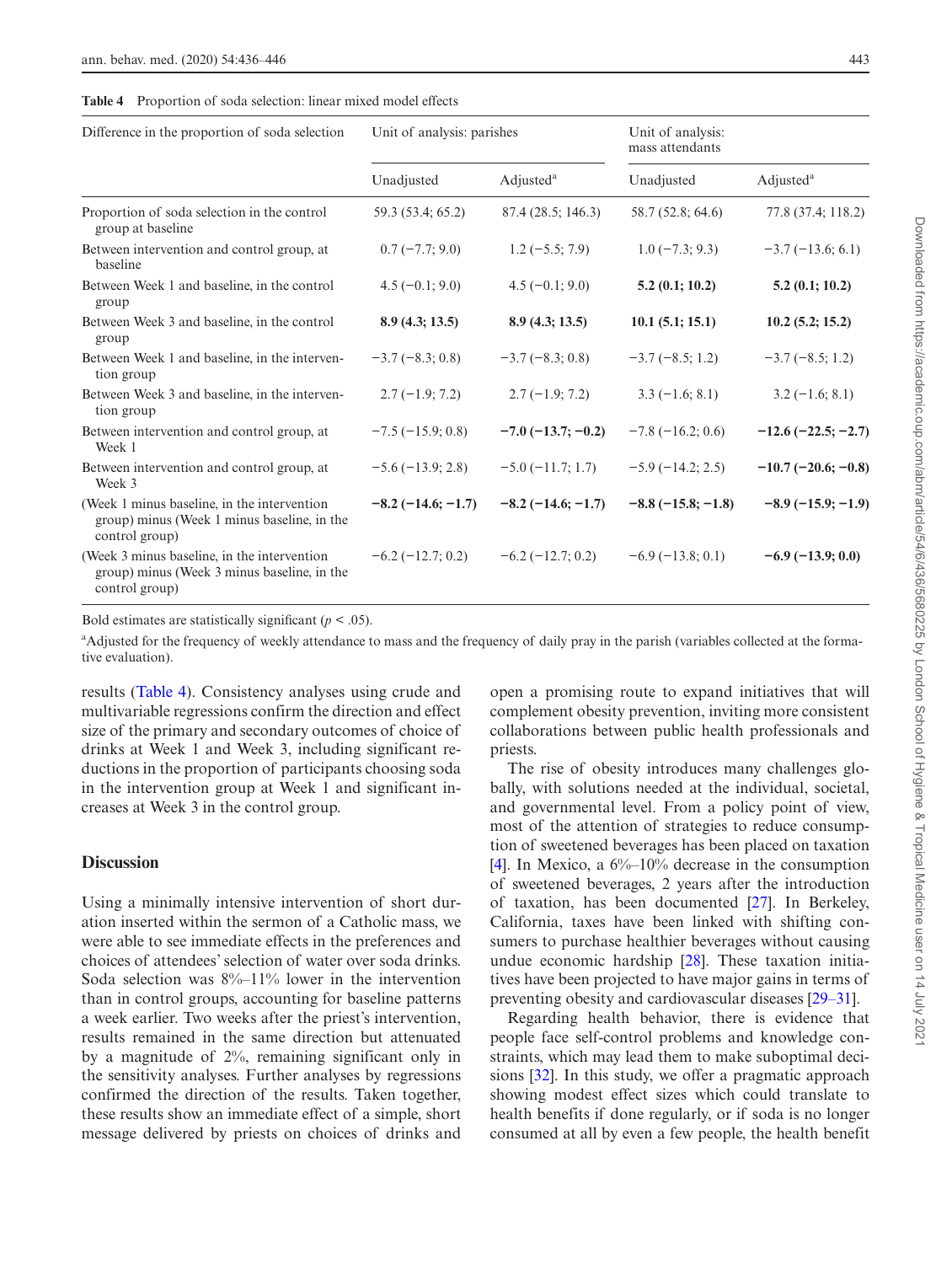would also be greater. If further developed and tested, similar interventions could contribute to improve the arsenal of behavioral interventions directly changing and altering health-related behaviors, in this case by altering preferences of sweetened beverages.

Two recent systematic reviews have explored in detail interventions aimed at reducing the intake of sugar-sweetened drinks across a diversity of age groups [[33,](#page-10-16) [34](#page-10-17)]. The evidence synthesis exercise found no effects of the retrieved interventions on the adult group [[33\]](#page-10-16). Also, none of these systematic reviews retrieved faith-based interventions, emphasizing the novelty of our work. The evidence-base of faith-based interventions to improve physical activity and reduce obesity is limited: there is a heterogeneity of studies  $[10, 35]$  $[10, 35]$  $[10, 35]$  $[10, 35]$ , improvements are needed in clearly describing the intervention's context [\[13](#page-9-6)], and theories of behavior change to anticipate choices of water over sweetened beverages [\[36](#page-10-19)]. As a growing field, the majority of faith-based studies still require more robust study designs and larger sample sizes [[10,](#page-9-4) [13,](#page-9-6) [35,](#page-10-18) [37](#page-10-20)]. Our study design overcame such hurdles, in a pragmatic manner, by using a cluster-randomized design across 12 churches, and by securing high fidelity in the implementation of the protocol.

While long-term change in objective indicators is important, pragmatic short-term alternatives altering choices, as the ones tested in this study, are also needed to inform the development of further interventions as well as to engage with nonhealth sectors on prevention efforts [[38\]](#page-10-21). Given the long-standing presence of Catholicism in Latin American societies, this study signals the potential that such institutions can deliver and sustain strategies for health-promoting behaviors and thus contribute to improve health outcomes. For example, Catholic institutions reach millions of individuals at all stages of life, from childhood and adolescence into late adulthood, a coverage and an interaction that is far wider and frequent than with health services. As such, this opens alternative opportunities to develop and tailor interventions with a variety of age groups, moments, for example, baptism and confirmation, through a diversity of combinations of dose, frequency, types of messages, and delivery channels. While this study was conducted in Catholic churches, there is potential to expand this type of faith-based approach to other religions. Some religions sustain a higher frequency of contact during the week with their congregants which could enhance the effects observed in this study.

Some limitations are worth noting. Our study was powered to test effects in 10 parishes, and while we decided to conduct the study with all 12 parishes, all but one of them started the experiment 2 weeks later. Analysis including all parishes shows smaller effects, by a magnitude of 2%, than the sensitivity analyses including only 10 parishes. Potential explanations are not necessarily

related to contamination, as we chose the first morning service on Sunday, possibly the one that congregates the most regular attendees to any given parish. However, the difference in baseline soda selection among parishes in the intervention and control group was disproportionately higher among the pair of parishes excluded for the sensitivity analysis, an expected finding since the baseline information of the delayed church was not available when the randomization was conducted. Also, from baseline to Week 1, the frequence of soda choice in the control group increased (+4.5%) while the intervention group decreased (−3.7%). We doubt they could alter the interpretation of our results, mainly because the direction of these observations is in line with the expected direction of the effect of our intervention. The increase in soda choice in the control group could be explained because the participants could feel more at ease and with higher confidence in choosing soda given the repeated exposure to the drinks offered in our study.

Our study had no effect in terms of self-reported soda purchasing patterns after the intervention, and while this type of data is amenable to biases, it suggests that interventions affecting immediate preferences and choices within the church need to be further and adequately explored to be able to translate into changes in terms of purchasing and consumption patterns, preferably exploring long-lasting effects. Sunday mass attendants may not be representative of the general population, however they do represent adults with decision and purchase power that will likely influence other household members about consumption of soda beverages. Lastly, it is unknown if parishioners will habituate to the health messages from their priests, and if so, when such saturation would occur. This experiment serves as a proofof-concept to inform the design of future more complex interventions, and the role of priests should receive further consideration.

# **Conclusion**

A pragmatic single low-intensity short-duration one-off sermon given by a priest during a church mass service has an immediate effect in reducing the choice of soda beverages over water. Our study, a cluster-randomized controlled trial, improves upon the methodological weaknesses of previous faith-based studies, particularly in terms of study design, sample size, and a clear description of the intervention. By introducing strategies for behavioral change related to the consumption of sugary drinks using Catholic venues we offer pragmatic opportunities to further develop this area, and move the field beyond research produced only in high-income settings [\[8](#page-9-7)]. In so doing, this enhances the importance of conducting research in this topic in low- and middle-income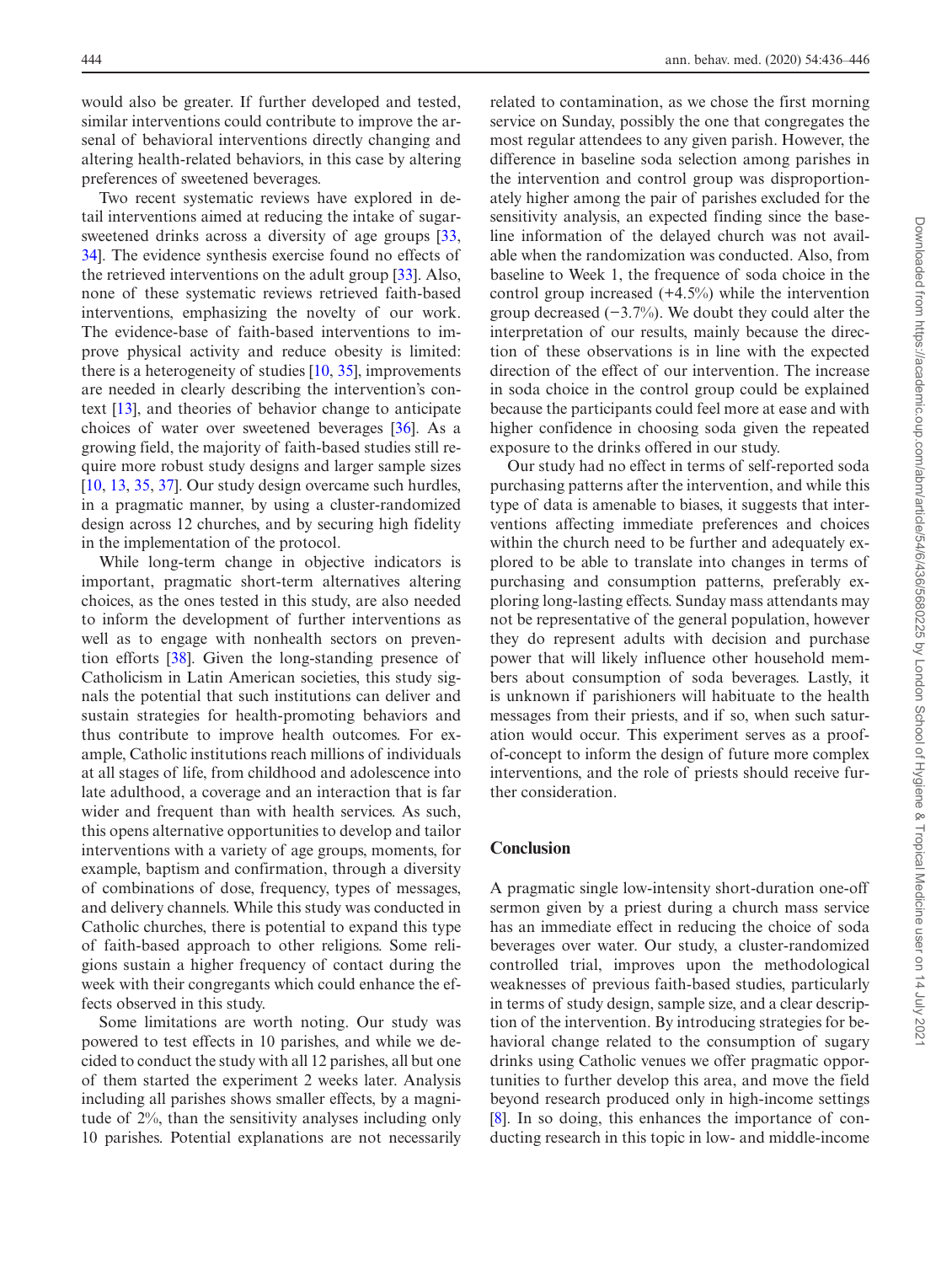countries, and thus contributes toward closing a major research gap in the field.

# **Supplementary Material**

Supplementary material is available at *Annals of Behavioral Medicine* online.

**Acknowledgments** To the Diócesis de Chimbote, priests and churches who kindly granted permission to participate in the study, and various colleagues at Universidad Católica los Ángeles de Chimbote for their support in making this study possible, particularly Padre Jaume Benaloy. Our special gratitude to various colleagues and collaborators who provided their time and inputs at various stages. Special thanks to Vilarmina Ponce and María K. Cárdenas for their inputs in developing the intervention's message; to Diego Azañedo, Julio Cjuno and Giulianna Gamero, for their active support during the fieldwork activities of the study; to Elizabeth Zavaleta and Wendy Arhuis for data entry; and to David Beran, Pablo Cazzulino, Liam Smeeth, and David Peiris for comments and editorial support to earlier versions of this work.

**Funding** The study was supported by the Center for Advanced Hindsight, Duke University and Universidad Católica los Ángeles de Chimbote. J.J. Miranda acknowledges having received support from the Alliance for Health Policy and Systems Research (HQHSR1206660), DFID/MRC/Wellcome Global Health Trials (MR/M007405/1), Fogarty International Center (R21TW009982, D71TW010877), Grand Challenges Canada (0335-04), International Development Research Center Canada (IDRC 106887, 108167), Inter-American Institute for Global Change Research (IAI CRN3036), Medical Research Council (MR/P008984/1, MR/P024408/1, MR/P02386X/1), National Cancer Institute (1P20CA217231), National Heart, Lung and Blood Institute (HHSN268200900033C, 5U01HL114180, 1UM1HL134590), National Institute of Mental Health (1U19MH098780), Swiss National Science Foundation (40P740-160366), Wellcome Trust (074833/Z/04/Z, 093541/Z/10/Z, 107435/Z/15/Z, 103994/Z/14/Z, 205177/Z/16/Z, 214185/Z/18/Z), and the World Diabetes Foundation (WDF15-1224). A. Taype-Rondan received support as trainee from the Inter-American Institute for Global Change Research (IAI CRN3036). A. Bernabe-Ortiz is supported by Wellcome Trust (103994/Z/14/Z). D. Ariely is supported by the Center for Advanced Hindsight, Duke University.

#### **Compliance with Ethical Standards**

**Authors' Statement of Conflict of Interest and Adherence to Ethical Standards** J. Jaime Miranda, Alvaro Taype-Rondan, Janina Bazalar-Palacios, Antonio Bernabe-Ortiz, and Dan Ariely declare that they have no conflict of interest. The protocol of the study was approved by the Institutional Review Board at Universidad Católica Los Ángeles de Chimbote (003-2017-CIEI-ULADECH-Católica).

**Primary Data:** The datasets used and/or analyzed during the current study are available from the corresponding author on reasonable request.

**Authors' Contributions** JJM and DA conceived the idea and study design for this study. JJM, ATR, JBP, and ABO designed and supervised the overall study. ATR and ABO led the statistical analysis. ATR and JBP contributed to the revision of the literature and drafted the first version of the manuscript. All authors participated in the critical revision, provided important intellectual content, and gave their final approval of the version submitted for publication.

**Ethical Approval:** The protocol of the study was approved by the Institutional Review Board at Universidad Católica Los Ángeles de Chimbote (003-2017-CIEI-ULADECH-Católica).

**Informed Consent:** Not applicable.

# **References**

- <span id="page-9-0"></span>1. World Health Organization. *Reducing Consumption of Sugar-Sweetened Beverages to Reduce the Risk of Childhood Overweight and Obesity*. 2017. Available [http://www.who.int/](http://www.who.int/elena/titles/ssbs_childhood_obesity/en/﻿) [elena/titles/ssbs\\_childhood\\_obesity/en/.](http://www.who.int/elena/titles/ssbs_childhood_obesity/en/﻿) Accessibility verified December 4, 2019.
- <span id="page-9-1"></span>2. Singh GM, Micha R, Khatibzadeh S, et al.; Global Burden of Diseases Nutrition and Chronic Diseases Expert Group (NutriCoDE). Global, regional, and national consumption of sugar-sweetened beverages, fruit juices, and milk: a systematic assessment of beverage intake in 187 countries. *PLoS ONE*. 2015;10:e0124845.
- <span id="page-9-2"></span>3. Instituto Nacional de Estadística e Informática. *Consumo per cápita de los principales alimentos, 2008–2009*. Lima, Peru: INEI; 2012.
- <span id="page-9-5"></span>4. Brownell KD, Farley T, Willett WC, et al. The public health and economic benefits of taxing sugar-sweetened beverages. *N Engl J Med.* 2009;361:1599–1605.
- 5. Schwartz MB, Schneider GE, Choi YY, et al. Association of a community campaign for better beverage choices with beverage purchases from supermarkets. *JAMA Intern Med.* 2017;177:666–674.
- 6. Farley TA, Halper HS, Carlin AM, Emmerson KM, Foster KN, Fertig AR. Mass media campaign to reduce consumption of sugar-sweetened beverages in a rural area of the United States. *Am J Public Health.* 2017;107:989–995.
- 7. Avery A, Bostock L, McCullough F. A systematic review investigating interventions that can help reduce consumption of sugar-sweetened beverages in children leading to changes in body fatness. *J Hum Nutr Diet.* 2015;28(suppl 1):52–64.
- <span id="page-9-7"></span>8. Popkin BM, Hawkes C. Sweetening of the global diet, particularly beverages: patterns, trends, and policy responses. *Lancet Diabetes Endocrinol.* 2016;4:174–186.
- <span id="page-9-3"></span>9. Stewart JM. Faith-based interventions: pathways to health promotion. *West J Nurs Res.* 2016;38:787–789.
- <span id="page-9-4"></span>10. Bopp M, Peterson JA, Webb BL. A comprehensive review of faith-based physical activity interventions. *Am J Lifestyle Med.* 2012;6:460–478.
- 11. Kim KH, Linnan L, Campbell MK, Brooks C, Koenig HG, Wiesen C. The WORD (wholeness, oneness, righteousness, deliverance): a faith-based weight-loss program utilizing a community-based participatory research approach. *Health Educ Behav.* 2008;35:634–650.
- 12. Lancaster KJ, Carter-Edwards L, Grilo S, Shen C, Schoenthaler AM. Obesity interventions in African American faith-based organizations: a systematic review. *Obes Rev.* 2014;15(suppl 4):159–176.
- <span id="page-9-6"></span>13. Timmons SM. Review and evaluation of faith-based weight management interventions that target African American women. *J Relig Health.* 2015;54:798–809.